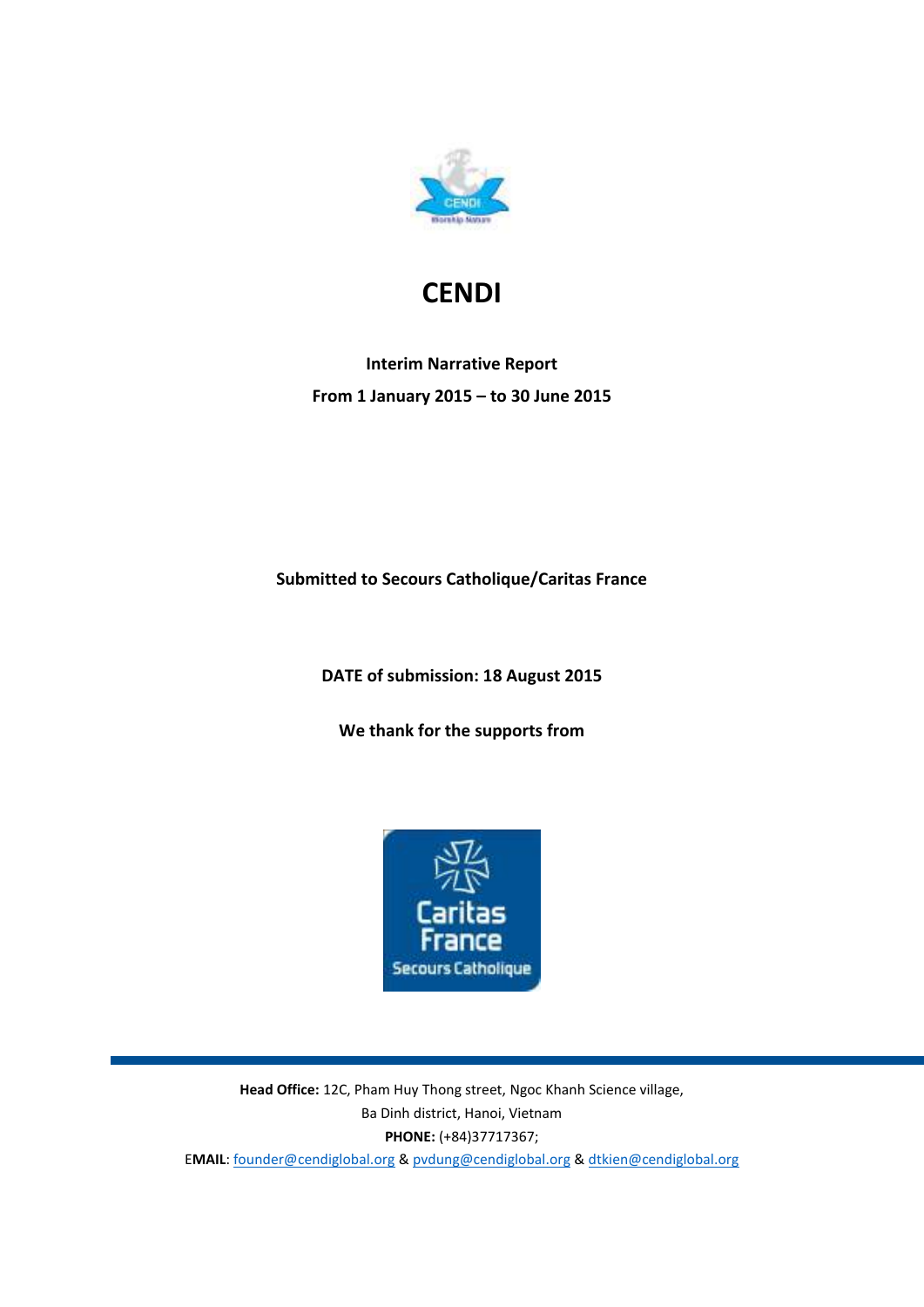

# **Project profile**

| <b>Project name</b>                     | Community Development applied research on regaining livelihood<br>security for indigenous ethnic minorities in Vietnam             |  |  |
|-----------------------------------------|------------------------------------------------------------------------------------------------------------------------------------|--|--|
| Project code                            | PI 140 315                                                                                                                         |  |  |
| <b>Project Goal</b>                     | To have livelihoods pilot demonstration development in the Dao<br>ethnic community in Phin Ngan through MECO-ECOTRA<br>empowerment |  |  |
| <b>Project location(s)</b>              | Nine villages in Phin Ngan commune, Bat Xat district, Lao Cai<br>province and MECO-ECOTRA network.                                 |  |  |
| Target group                            | Dao ethnic minority group                                                                                                          |  |  |
| <b>Reporting period</b>                 | 1 January 2015 to 30 June 2015                                                                                                     |  |  |
| Project start date                      | 1 January 2015                                                                                                                     |  |  |
| Project end date                        | 31 December 2015                                                                                                                   |  |  |
| <b>Project budget</b>                   | 45,587 Euro                                                                                                                        |  |  |
| <b>Funding source(s)</b>                | Secours Catholique/Caritas France                                                                                                  |  |  |
| Project contact person, phone and email | Mr. Pham Van Dung                                                                                                                  |  |  |
| address                                 | Email: pvdung@cendiglobal.org ; and/or                                                                                             |  |  |
|                                         | Ms. Dang To Kien                                                                                                                   |  |  |
|                                         | Email: dtkien@cendiglobal.org                                                                                                      |  |  |
| <b>Reporting to</b>                     | Secours Catholique/Caritas France                                                                                                  |  |  |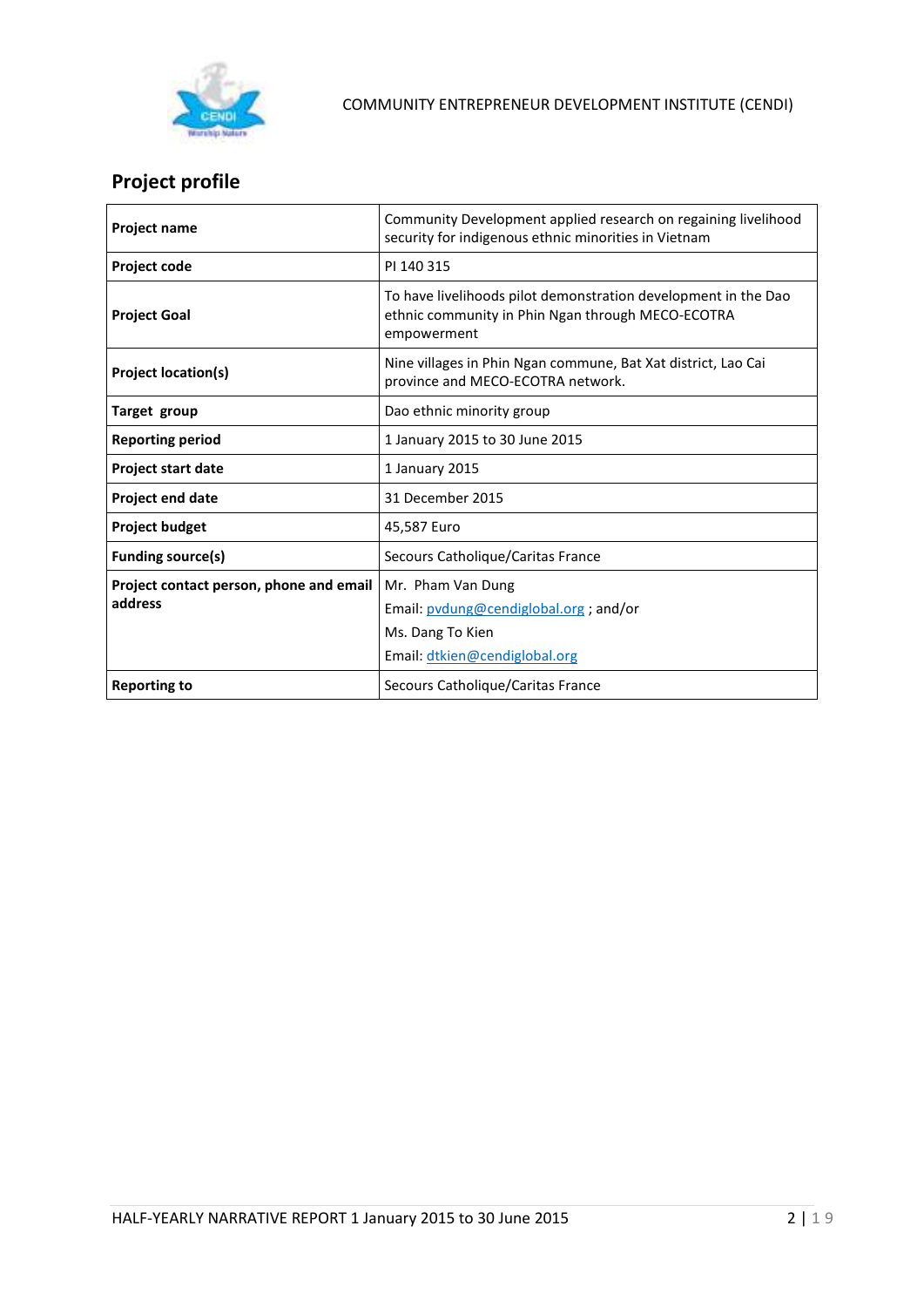|                       | <b>Intervention Logic</b>                                                                                                                                                                                                         | <b>Indicators</b>                                                                                                                                                                              | <b>Actual Outputs</b>                                                                                                                                                                                                                                                                                                 |
|-----------------------|-----------------------------------------------------------------------------------------------------------------------------------------------------------------------------------------------------------------------------------|------------------------------------------------------------------------------------------------------------------------------------------------------------------------------------------------|-----------------------------------------------------------------------------------------------------------------------------------------------------------------------------------------------------------------------------------------------------------------------------------------------------------------------|
| Specific<br>objective | To contribute to livelihoods pilot<br>demonstration development in the<br>Dao ethnic community in Phin Ngan<br>through MECO-ECOTRA<br>empowerment. (This is also<br>contributing to the overall MECO-<br>ECOTRA global proposal). |                                                                                                                                                                                                |                                                                                                                                                                                                                                                                                                                       |
| Expected<br>results   | 01 indigenous ethnic minority village<br>have obtain the collective rights to<br>management and use over 500<br>hectares of the community forest and<br>land in accordance with both<br>customary and statutory law               | 09 minority villages obtain the collective<br>rights to manage and use 245 hectares of the<br>community forest and lands.                                                                      | 337 households (1,815 people) in 09 Dao ethnic village villages in<br>Phin Ngan commune have collective land/forest right certificates<br>granted.<br>The 09 mentioned villages have their customary law based<br>regulations on forest management recognized by local authorities<br>(communal and district levels). |
|                       | MECO-ECOTRA is institutionalized and<br>capable to coordinate and facilitate<br>the network activities                                                                                                                            | 10 members of MECO-ECOTRA network<br>further enhanced their capacity.<br>They engage actively in voicing/contributing<br>to raise land right and ethnic right at forums,<br>national workshop. | 2 exchange forums organized for members to share and improve<br>capacity.<br>10 participants (including key-farmers, authorities and policy<br>makers) raise voices in land right and ethnic right forums/national<br>workshop.                                                                                       |

# **Report based on logical framework (objectives' level)**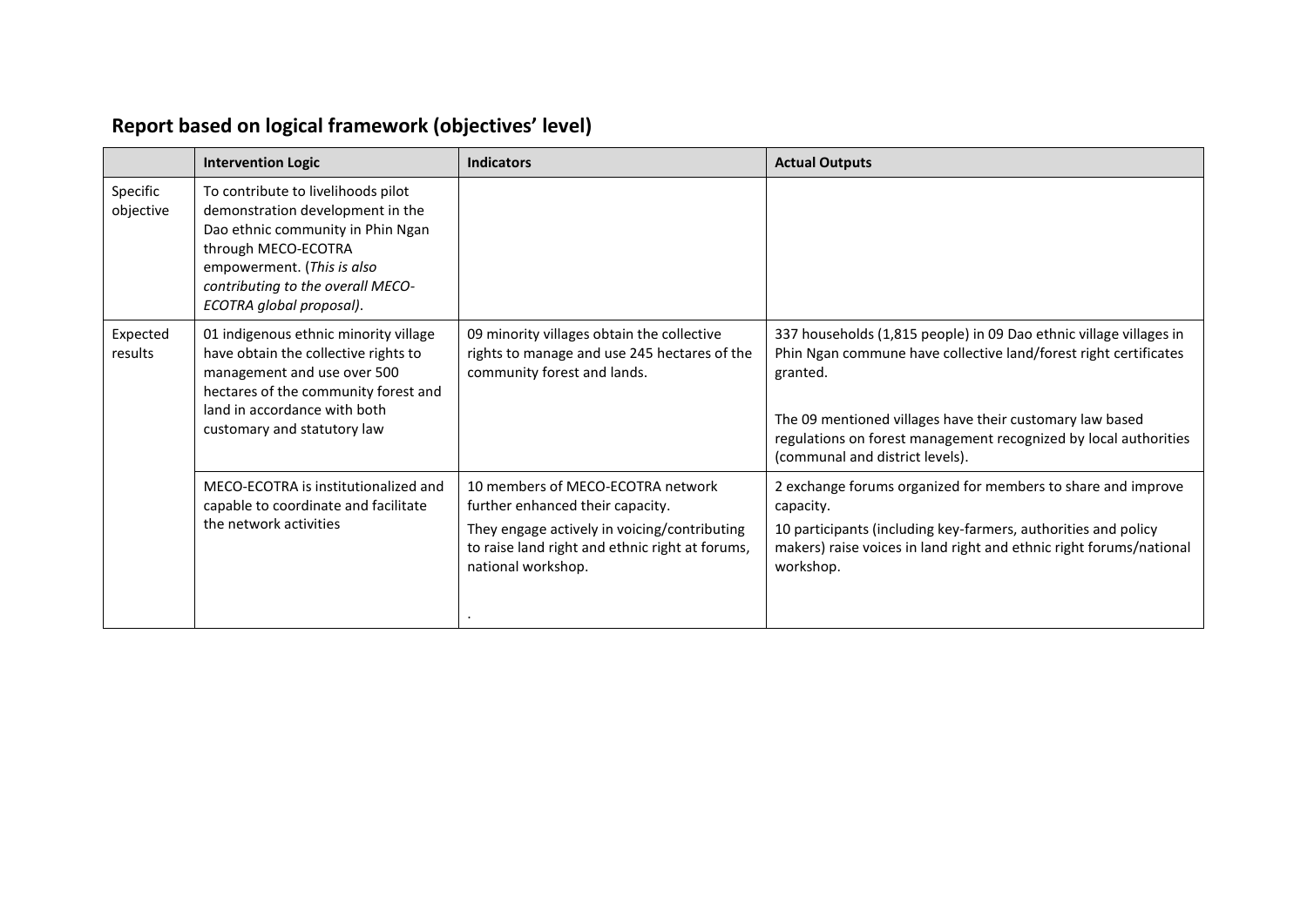

# **Project progress**

| <b>Activities</b>                                                                                                                                                                                                                                                                                                                                                                                                           | <b>Expected Output</b>                                               | <b>Actual Outputs</b>                                                                                                           | <b>Remark</b> |  |
|-----------------------------------------------------------------------------------------------------------------------------------------------------------------------------------------------------------------------------------------------------------------------------------------------------------------------------------------------------------------------------------------------------------------------------|----------------------------------------------------------------------|---------------------------------------------------------------------------------------------------------------------------------|---------------|--|
| Expected Result 1: 01 indigenous ethnic minority village have obtain the collective rights to management and use over 500 hectares of the community forest and land in<br>accordance with both customary and statutory law.<br>Revised Expected Result 1: 9 villages obtain the collective rights to management and use over 245 hectares of the community forest and land in accordance to customary and<br>statutory law. |                                                                      |                                                                                                                                 |               |  |
| Act 1.1.1. Lobby local authorities and<br>functional offices for co-                                                                                                                                                                                                                                                                                                                                                        | Land allocation process for 09<br>villages in Phin Ngan commune, Bat | After 03 forums (held between community representatives,<br>CENDI/LISO, relevant district departments, and local authorities)   |               |  |
| implementation of the pilot.                                                                                                                                                                                                                                                                                                                                                                                                | Xat district, Lao Cai province is<br>supported by local authorities  | all have confirmed that the villagers need confirmation of<br>community land right. All stakeholders agreed and involved in re- |               |  |
|                                                                                                                                                                                                                                                                                                                                                                                                                             | through communication and<br>meetings with stakeholders.             | assessing community land resources and further co-implementing<br>this program at 09 villages. The intervention focuses on      |               |  |
|                                                                                                                                                                                                                                                                                                                                                                                                                             |                                                                      | forestland plots and areas where villagers have traditionally and<br>collectively accessed, used and protected.                 |               |  |
|                                                                                                                                                                                                                                                                                                                                                                                                                             |                                                                      | One MoU was signed between stakeholders to define clear tasks<br>and responsibilities as well as legitimacy of the program.     |               |  |
|                                                                                                                                                                                                                                                                                                                                                                                                                             |                                                                      | With the involvement of representatives from 9 targeted villages,                                                               |               |  |
|                                                                                                                                                                                                                                                                                                                                                                                                                             |                                                                      | two representatives of community networking, five communal<br>officers, two from district agencies, one from Bat Xat            |               |  |
|                                                                                                                                                                                                                                                                                                                                                                                                                             |                                                                      | management board of protection foreest in a conference, an                                                                      |               |  |
|                                                                                                                                                                                                                                                                                                                                                                                                                             |                                                                      | overall plan was set up and agreed by community                                                                                 |               |  |
|                                                                                                                                                                                                                                                                                                                                                                                                                             |                                                                      | representatives, CENDI/ LISO, communal and district authorities.                                                                |               |  |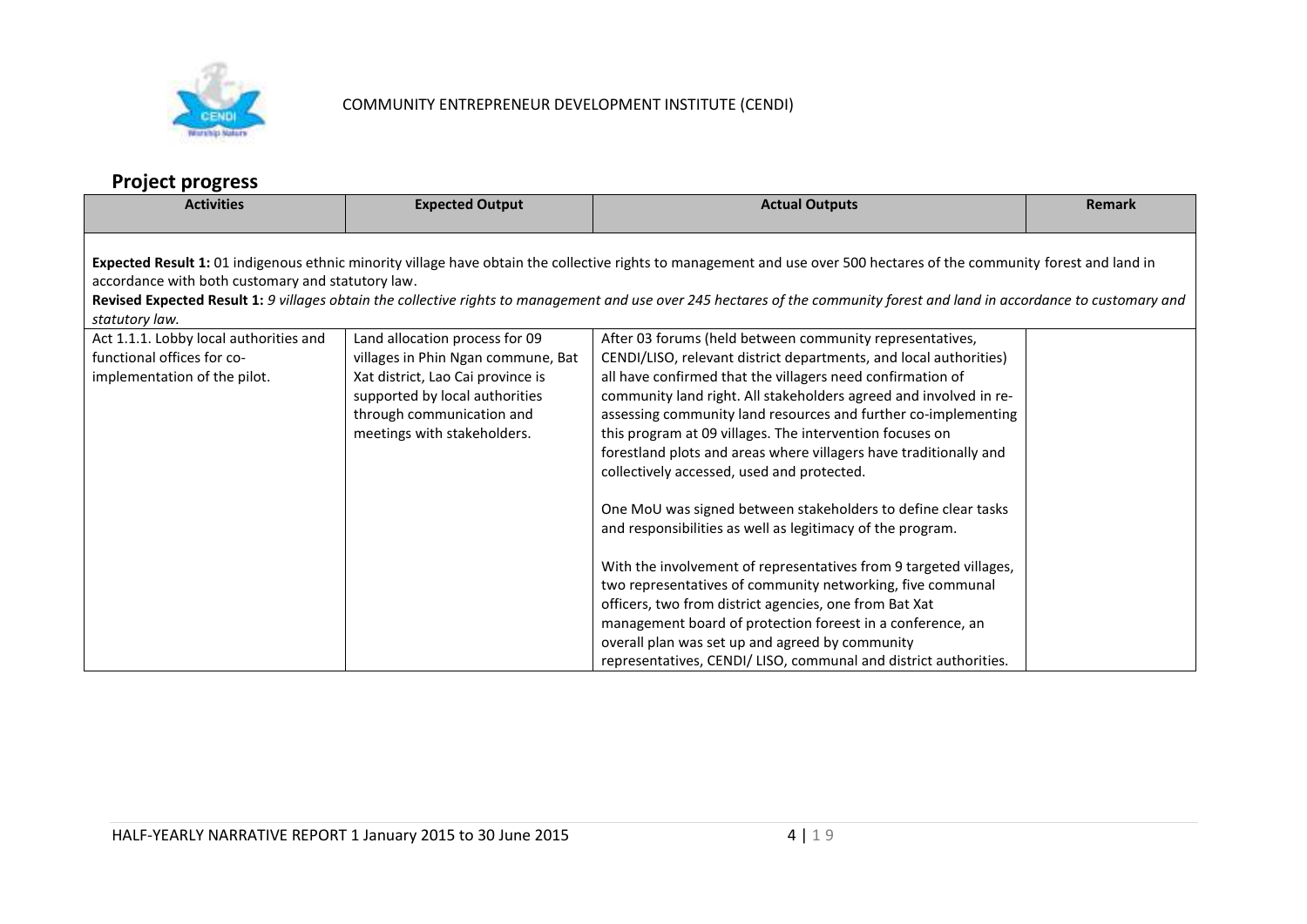

| Act 1.1.2. Conduct field studies on<br>current situations of land use planning<br>and forest resources governance and<br>review relevant policies relating to<br>community spirit forest and forest and<br>land rights                                                      | 09 villages have their location,<br>scope of the plots of community<br>forestland identified.<br>Solutions for obstacles and<br>difficulties of the following land<br>allocation process are identified by<br>representatives of the 9 villages.                                                                                      | The participants identified 20 forestland plots with around 245 ha<br>of land in the 9 communities at this stage.<br>Completed a report on the Bat Xat MBFP plan for re-arrangement<br>of their forestland area (under their authority) and also the<br>community's suggestions on re-allocation/confirmation of<br>community forest/land right titles on the traditional plots and<br>areas.                                                                                                                                                                                                                                                                                                                                                                                                                                                                                                                                                           |  |
|-----------------------------------------------------------------------------------------------------------------------------------------------------------------------------------------------------------------------------------------------------------------------------|---------------------------------------------------------------------------------------------------------------------------------------------------------------------------------------------------------------------------------------------------------------------------------------------------------------------------------------|---------------------------------------------------------------------------------------------------------------------------------------------------------------------------------------------------------------------------------------------------------------------------------------------------------------------------------------------------------------------------------------------------------------------------------------------------------------------------------------------------------------------------------------------------------------------------------------------------------------------------------------------------------------------------------------------------------------------------------------------------------------------------------------------------------------------------------------------------------------------------------------------------------------------------------------------------------|--|
| Act 1.1.3. Conduct in-depth<br>researches on customary ownership<br>regime, forestland governance and<br>land conflict resolutions                                                                                                                                          | Local authorities recognize values of<br>customary law for community forest<br>management.                                                                                                                                                                                                                                            | Major findings in community customary regime in forestland use<br>were reported and shared with the district and communal<br>technical taskforce for land and forest allocation.                                                                                                                                                                                                                                                                                                                                                                                                                                                                                                                                                                                                                                                                                                                                                                        |  |
| Act 1.1.4. Conduct community based<br>participatory surveys on current land<br>use planning/plans, natural resources<br>usage; classifying types of forest, land<br>borders; measuring land and forest<br>areas; identifying and solving<br>forestland conflicts / overlap. | Nine communities have local names<br>recognized and reflected on the<br>official profiles and mapping of<br>community land plots.<br>Ten district and communal<br>authorities recognized meanings of<br>local names and traditional right of<br>local people on the areas.<br>Nine community forestland<br>borderlines are clarified. | Three inter-village seminars (for groups of villages), involving<br>representatives from 8 villages were organized.<br>By the end of June field survey and measuring community land<br>areas was conducted in 8 among targeted 9 villages.<br>15 villagers practice to use GPS to measure and draw borderline<br>of each plots of community land.<br>Community representatives suggested and provided 16 additional<br>community forestland plots in comparison to the first survey. This<br>resulted from clarification of the names of each land plots<br>according to the community classification. Besides, some plots<br>are added by the community representatives.<br>A list of 36 community forestland plots (increased from the<br>earlier 20 plots) with the Dao local names were further discussed<br>and included and disseminate among village representatives,<br>communal officers and district land and forest allocation<br>taskforce. |  |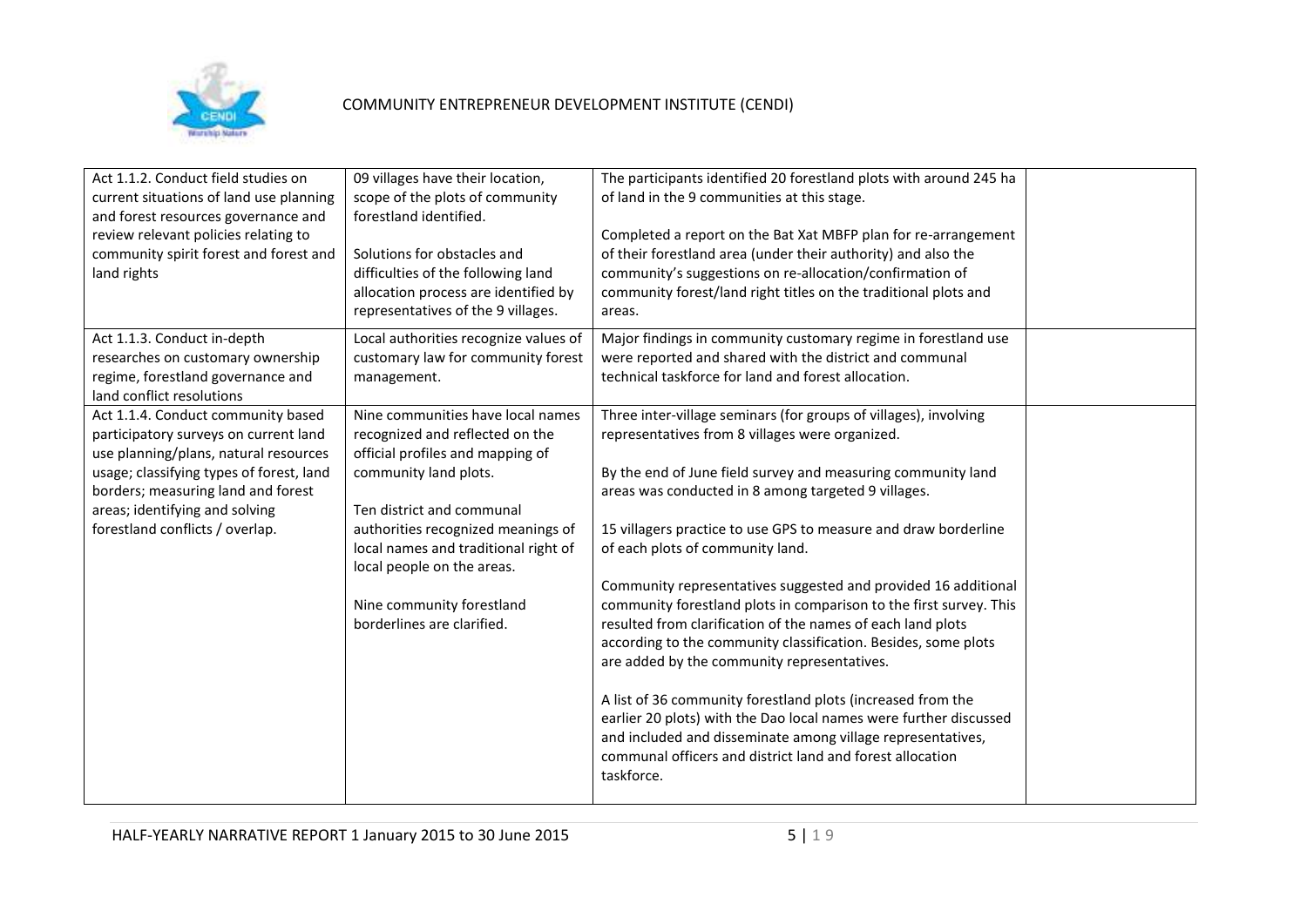

| Act 1.1.5. Conduct forestland use<br>planning based on customary law,<br>local knowledge and landscape<br>settings<br>Act 1.1.6. Re-clarify and re-map the<br>forestland resources for different<br>users | Nine communities obtain their<br>forestland plan on the basis of their<br>traditional landscape design and<br>local knowledge intergrated.<br>Nine villages have clear<br>demarcation of community forests<br>while land disputes are solved. | The district and communal officers saw meaningful implication of<br>the local Dao ethnic names attaching to each suggested<br>community land plots. Participants found it easy to use local<br>names for identifying each plot of land rather than using the<br>formal numerical coding of the plots. They supported the idea of<br>using local Dao names during the land and forest allocation<br>process and write them on the formal mapping profile.<br>The list of community forestland plots with local names and maps<br>drawn by village representatives were once again checked and<br>corrected.<br>Nine community members voted by hand up to demonstrate<br>their agreement and support the land and forest allocation<br>process. Villagers introduced and voted members of the team for<br>advisory and reconciliation for land and forest allocation process.<br>Demarcation and areas of the plots of community land in the 8<br>target villages were identified and measured. Local names of the<br>community plots are recorded and idenfied by local communities<br>and authorities. This creates a foundation for further accuracy of<br>customary-based land allocation profiles and mapping in the next<br>steps. This also indicates the very first effort in gaining/definining<br>recognition of local identities in the official mapping. | On-going process.<br>On-going process. |
|-----------------------------------------------------------------------------------------------------------------------------------------------------------------------------------------------------------|-----------------------------------------------------------------------------------------------------------------------------------------------------------------------------------------------------------------------------------------------|---------------------------------------------------------------------------------------------------------------------------------------------------------------------------------------------------------------------------------------------------------------------------------------------------------------------------------------------------------------------------------------------------------------------------------------------------------------------------------------------------------------------------------------------------------------------------------------------------------------------------------------------------------------------------------------------------------------------------------------------------------------------------------------------------------------------------------------------------------------------------------------------------------------------------------------------------------------------------------------------------------------------------------------------------------------------------------------------------------------------------------------------------------------------------------------------------------------------------------------------------------------------------------------------------------------------------------------------------------------------|----------------------------------------|
|                                                                                                                                                                                                           |                                                                                                                                                                                                                                               | Conflicts and land overlapping were identified by communities,<br>and they are on process to discuss and find solutions with<br>support from district officers and advice from LISO staff.                                                                                                                                                                                                                                                                                                                                                                                                                                                                                                                                                                                                                                                                                                                                                                                                                                                                                                                                                                                                                                                                                                                                                                          |                                        |
| Act 1.1.7. Implement forestland<br>(re)allocation / (re)distribute to 09<br>communities                                                                                                                   | Nine villages obtain land titles on<br>245 hectares of the community<br>forestland                                                                                                                                                            | On going process.                                                                                                                                                                                                                                                                                                                                                                                                                                                                                                                                                                                                                                                                                                                                                                                                                                                                                                                                                                                                                                                                                                                                                                                                                                                                                                                                                   | On-going process.                      |
| Act 1.1.8. Facilitate setting up<br>customary law based regulations on                                                                                                                                    | Nine community regulations on<br>forest protection are approved by                                                                                                                                                                            | Local (verbal) regulations on community forestland management,<br>including allowed activities, banned actions and treatment                                                                                                                                                                                                                                                                                                                                                                                                                                                                                                                                                                                                                                                                                                                                                                                                                                                                                                                                                                                                                                                                                                                                                                                                                                        |                                        |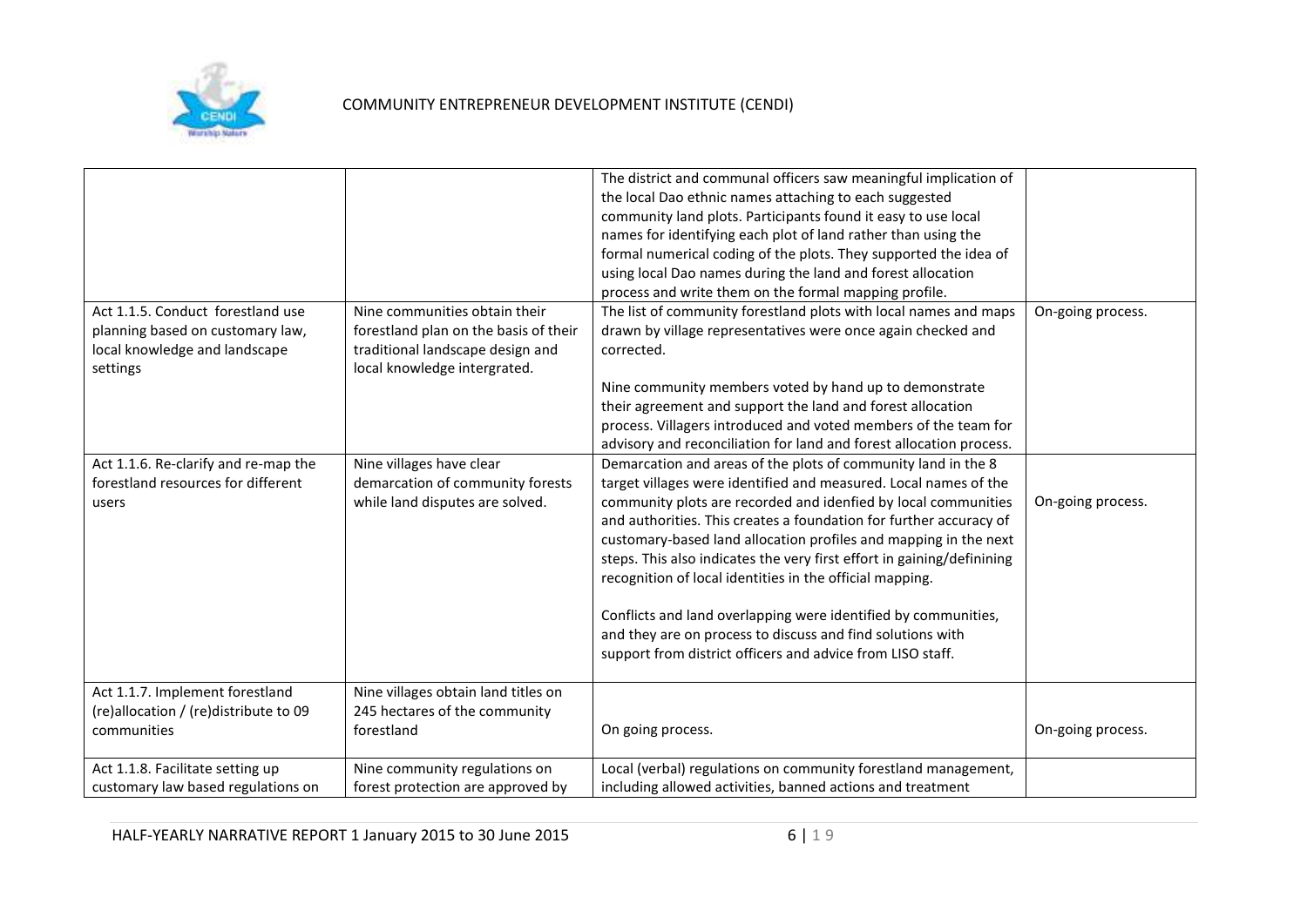

| forestland management and use                                                                                                                                                         | local authorities                                                                                                                         | against violations were recorded.                                                                                                                                                                                                                       | On-going process.                                                                                                        |  |
|---------------------------------------------------------------------------------------------------------------------------------------------------------------------------------------|-------------------------------------------------------------------------------------------------------------------------------------------|---------------------------------------------------------------------------------------------------------------------------------------------------------------------------------------------------------------------------------------------------------|--------------------------------------------------------------------------------------------------------------------------|--|
|                                                                                                                                                                                       |                                                                                                                                           | The collected information can become inputs for facilitating<br>village elders and community leaders to draft written community<br>regulation, so as to get inputs and approval from villagers,<br>communal and district authorities in the next steps. |                                                                                                                          |  |
| Act 1.1.9. Organize training workshops<br>for development of approaches, steps<br>and detailed action plans on<br>community based forestland<br>allocation and conflict resolutions   | Lesson learnt, methodology and<br>recommendations from the<br>workshop and land allocation<br>process are identified.                     | Three internal discussions were held for 18 turns of participants<br>and one presentation was shared among LISO staff.<br>The participants reviewed recent activities and identified the<br>methodology applied for the coming activities.              | On-going process.                                                                                                        |  |
| Act 1.1.10. Organize training-<br>workshops on roles of the traditional<br>governance and formal policies in FLA<br>and natural resources management<br>and usage.                    | One training workshop on<br>traditional governance and<br>forestland management policies for<br>20 participants is organized              | For this purpose, a seminar was conducted involving district and<br>communal officers, village representatives.                                                                                                                                         | On-going process.                                                                                                        |  |
| Act 1.1.11. Conduct and publish case-<br>study papers i.e. policy briefs for<br>dissemination and lobby relevant<br>government policies / laws on<br>community spirit forest and land | A policy paper on community spirit<br>forest and land is published and<br>disseminated to relevant policy<br>makers and local authorities |                                                                                                                                                                                                                                                         | We are gathering and<br>will be using data and<br>findings from this for<br>later publication or case<br>study paper.    |  |
| Act 1.1.12. Conduct and publish book/<br>documentary films regarding<br>(re)allocation of forest and land to<br>local communities                                                     | One documentary film on<br>community forestland allocation is<br>produced                                                                 |                                                                                                                                                                                                                                                         | We are gathering<br>photos and short films<br>too for later publish and<br>or printing for further<br>awareness raising. |  |
| Expected Result 2: MECO-ECOTRA is institutionalized and capable to coordinate and facilitate the network activities                                                                   |                                                                                                                                           |                                                                                                                                                                                                                                                         |                                                                                                                          |  |
| Act 1.2.1. Organize local meetings,<br>dialogues and study exchange among<br>local actors on forestland rights and                                                                    |                                                                                                                                           | (in combination with global proposal)<br>Organize 03 exchanging visits and small forums for 6 turns of                                                                                                                                                  | On-going process.                                                                                                        |  |
| management                                                                                                                                                                            |                                                                                                                                           | people to Huong Son district, Ha Tinh province and to Nan San<br>commune, Simacai district, Lao Cai province.                                                                                                                                           |                                                                                                                          |  |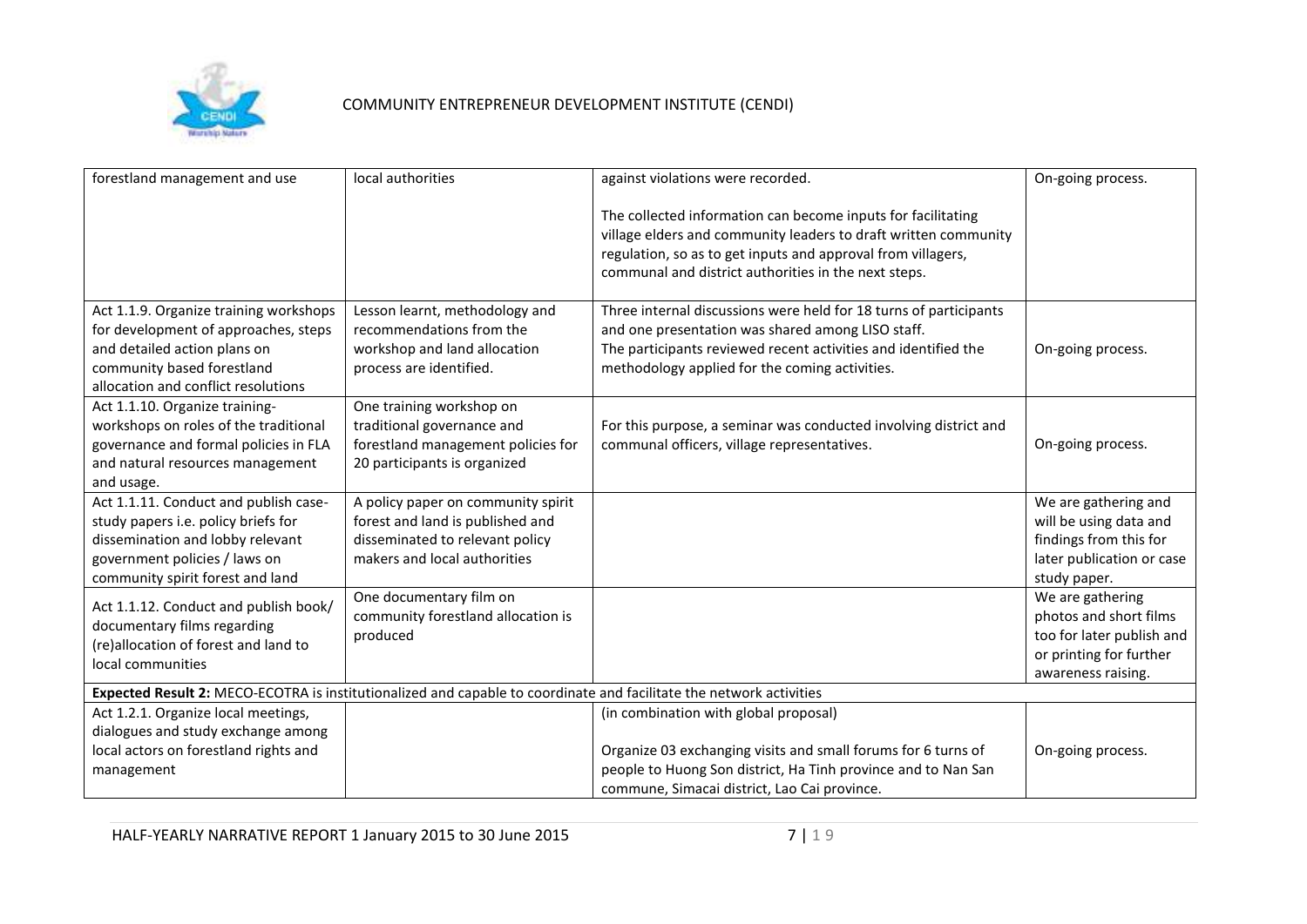

|                                                                                                                                                                                                          | The participants saw urgent need to confirm community land<br>right. Coming back their community, those participants presented<br>their understanding and ideas in several informal discussions in<br>the community. They urge villagers to cooperate and contribute<br>their land, where they used to cultivate to return to share with<br>others and make them subject to community forestland, on<br>which community land right certificates can be confirmed then.<br>Seeds of Sa nhan (Amomum villosum var. xanthioides (Wall.) Hu &<br>Chen) were transferred from Phin Ngan commune to farmers<br>group in Simacai district, Lao Cai province and also farmers group<br>in Son Kim commune, Ha Tinh province. |  |
|----------------------------------------------------------------------------------------------------------------------------------------------------------------------------------------------------------|----------------------------------------------------------------------------------------------------------------------------------------------------------------------------------------------------------------------------------------------------------------------------------------------------------------------------------------------------------------------------------------------------------------------------------------------------------------------------------------------------------------------------------------------------------------------------------------------------------------------------------------------------------------------------------------------------------------------|--|
| Act 1.2.2. Organize a national<br>workshop on community spirit forest<br>and land rights in relations to cultural<br>bio-diversity in watershed indigenous<br>areas (shared with the global<br>proposal) | (in combine with global program)<br>Support participants from Bat Xat district, Lao Cai province and<br>central authority officials to attend the National workshop on<br>community spirital forest land rights in Kon Tum in 28 August<br>2015                                                                                                                                                                                                                                                                                                                                                                                                                                                                      |  |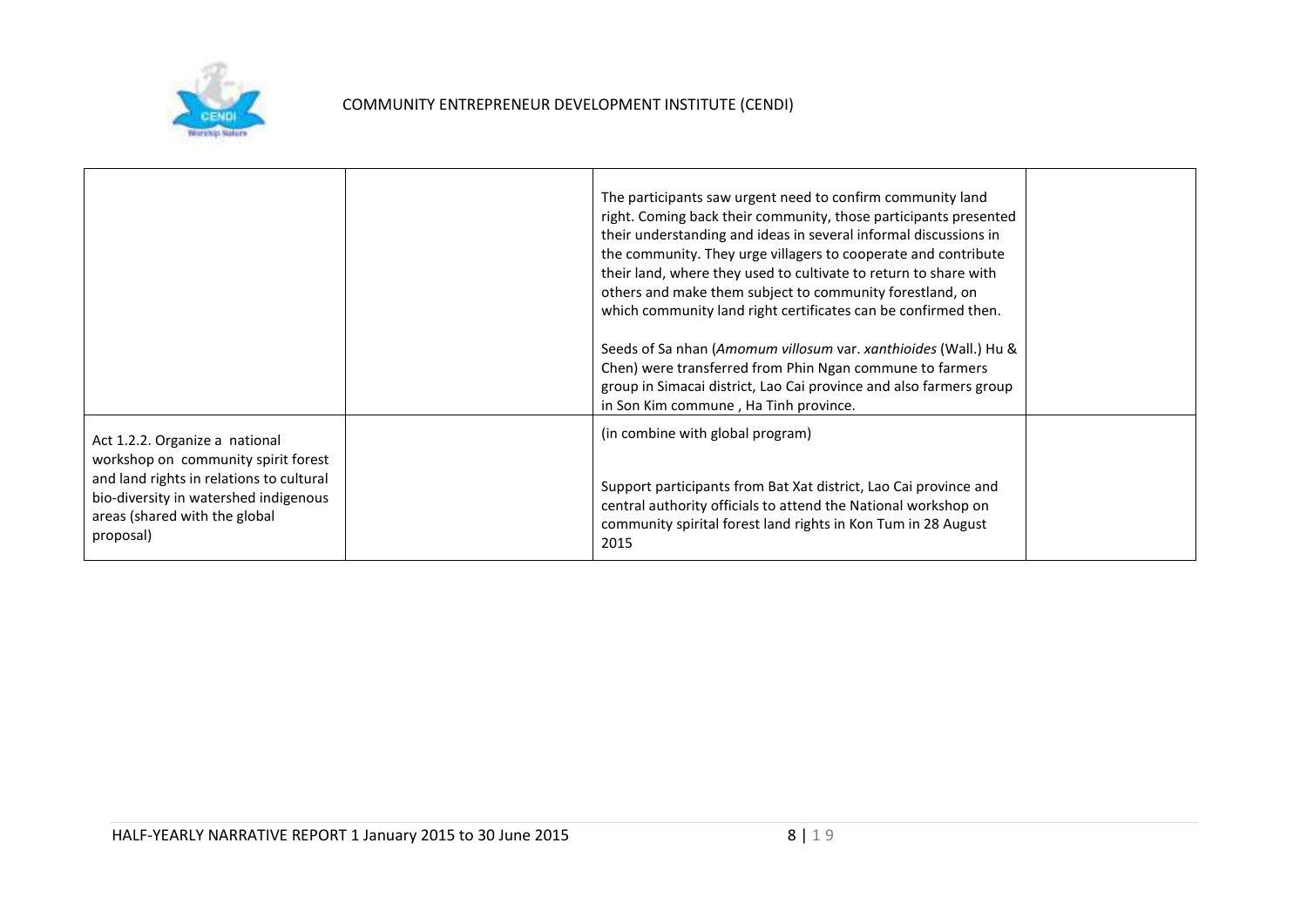#### **I-Overview of project implementation**

This is the first six-monthly report of the one year project proposed by Community Entrepreneur Development Institute (CENDI). CENDI in cooperation with its LISO (Livelihood Sovereignty Alliance composed of representatives from Social Policy Ecology Research Institute (SPERI), Cultural Identity and Resources Use Management (CIRUM) and Consultancy on Development Institute (CODE)) had successfully launched project activities right after signing the contract.

By end of June 2015, all legal procedure for the project was approved and supported by local authorities, which created good environment for CENDI to work direct with the communities. The nine targeted villages in Phin Ngan commune, which consist of 337 households and 1,815 peoplehave participated in and benefited from project activities. The villages and other stakeholders have organized meetings and discussions to clarify many issues including recognition of local names of each plot of community forestland and suggested local authorities for supporting the confirmation/granting of their land right. A technical taskforce for land and forest allocation was set up at district and communal levels, and a board for land and forest allocation advice and reconciliation was set up in each village. Field surveys and measurements of the expected community forestland plots have been completed in 8 amongst 9 villages.

#### **II- Introduction of the target commune**

Phin Ngan is a highland commune in Bat Xat district, Lao Cai province, northern Vietnam. According to 2013 statistics, Phin Ngan commune consists of 14 villages with 502 households and 2,679 people. There are two main ethnic goups in the commune: the Red Dao and the Phu La, of which the Red Dao counts for 98%. The commune has a natural area of 6,620 ha, of which forestry land is 3,895 ha (or 58.84%), non-agricultural land is 231 ha (or 3.49%) and non-used land is 2,494 ha (or 37.67%). The communal report on socio-economic and security situation in 2014 releases the commune's poverty figure of 24.49%.



Location of Phìn Ngan commune in Bát Xát district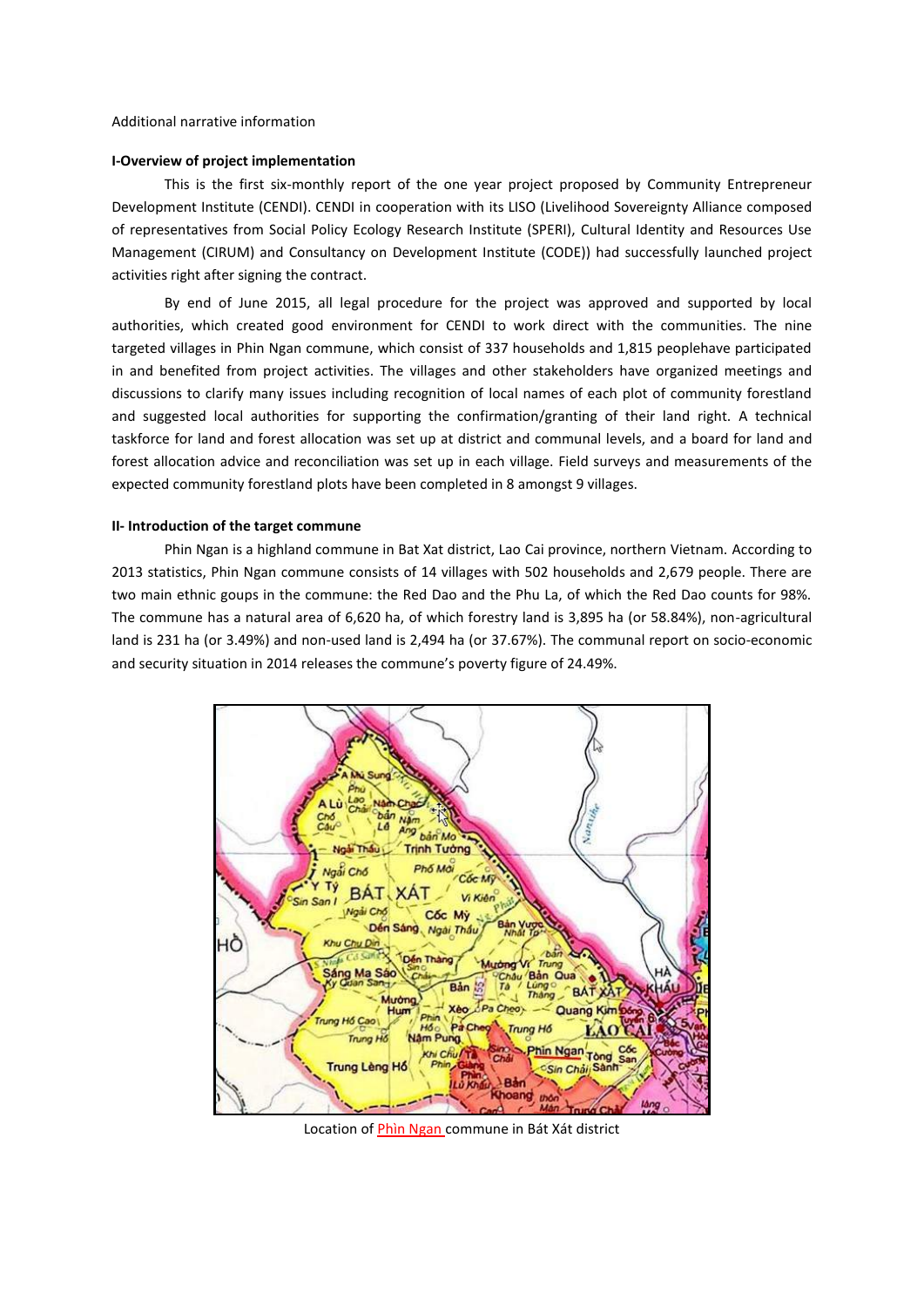

By the end of 2014 (after SPERI's support for community land for the four villages of Sai Duan, Sung Bang, Sung Hoang and Van Ho) there are four 4 main forestland users in the commune: (i) the Bat Xat district Management Board for Protected forests who manage 1,842ha (or 51.46%); (ii) households: 104ha (2.9%); (iii) village communities: 213 ha (5.95%); and (iv) communal People's Committee manage 1,420.4ha (or 39.68%). The communal authority is managing a large percentage of land in an uncertain manner because there is no land right certificate granted yet. Meanwhile, local people face shortage of land, especially forestland for their integrated crops and collection of vegetables and herbs. On the other hand, without confirmation of community forestland right, it is difficult for local people to practice and promote their traiditional belief and customs relating to worshipping in sacred forests and protection of forest.



Sa nhân (*Amomum villosum* var. *xanthioides* (Wall.) Hu & Chen) was integrated under the forest canopy, and becomes one of the income sources in Phin Ngan commune.

In 2014, with cooperation from CIRUM, SPERI have completed support for land and forest allocationfor the four villages in Phin Ngan commune, i.e. Sủng Hoảng, Sải Duần, Ván Hồ, and Sùng Bang. Approximately 213 ha were allocated to these four communities.

In this year, CENDI continues and replicates the previous experiences and expand activities to nine other villages in Phìn Ngan commune. The nine villages are Sùng Vành, Sùng Vui, Láo Vàng, Tủi Mần, Trung Liềng, Lò Suối Tủng, Khú Trù, Trung Hồ, and Láo Sáng. CENDI and LISO alliance follow community-based and customary-based land and forest allocation approach, which encourages community participation together with stakeholders in the process.

### **III - Changes, that affect project implementation**

Due to the process of rearrangement of forest location and exchanging land areas conducted by the Bat Xat district Management Board for Protection Forest (MBPF), there was not any plot of forestland which is as large as 500 hectares available for a community, as it was expected in the initial proposal. TheMBPF is trying to complete demarcation and re-mapping on the basis of returning the current cultivating field near residential areas to the local people and taking land covering with forest under the Management Board's control.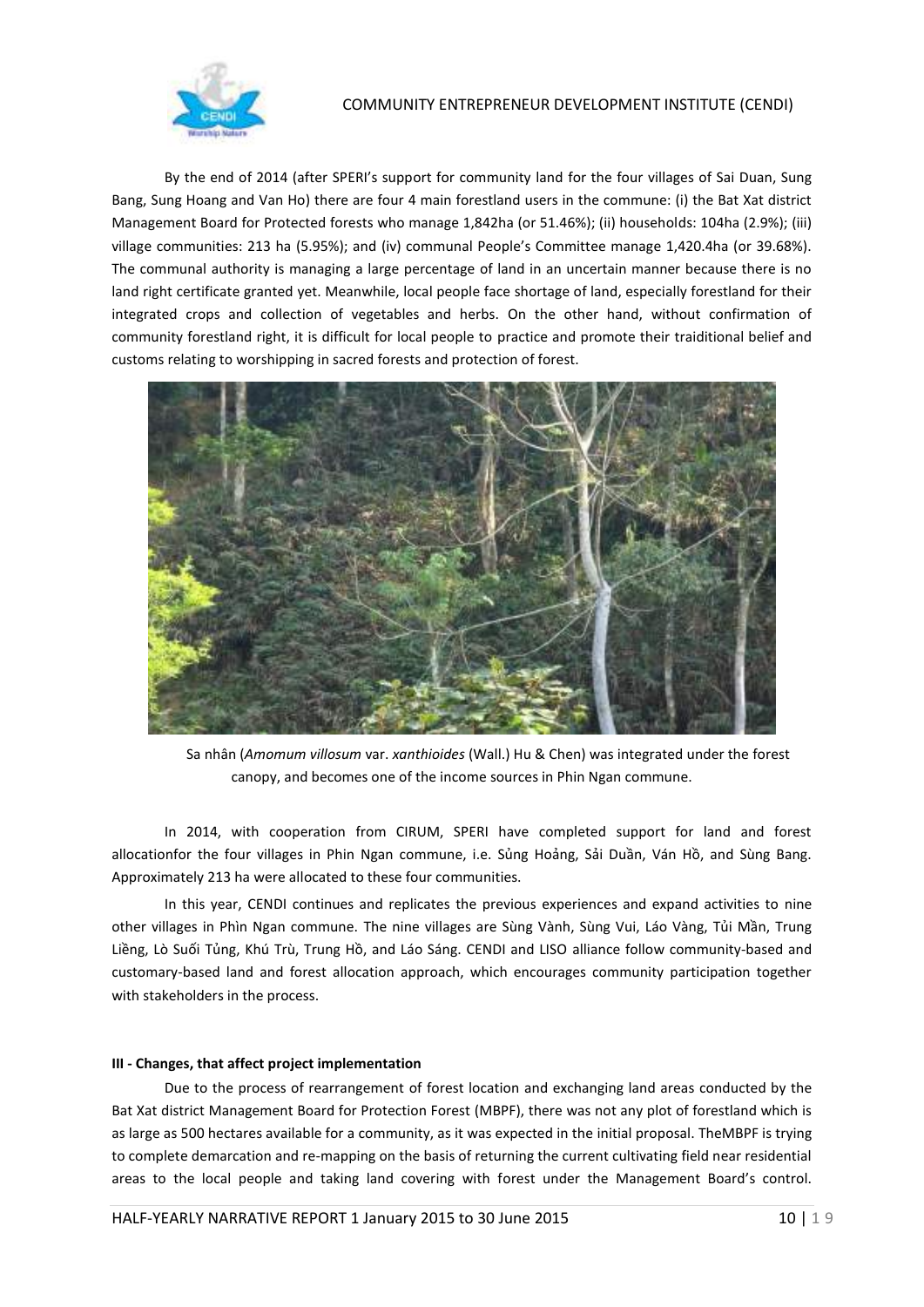

According to this changing plan, the land area available for communities would be reduced. Beside, this arrangement also made community forestland fragmented and scattered in each village. That is why CENDI, community representatives, and local authorities had to adjust and came up with a new agreement to involve 9 villages (instead of the proposed one village). Therefore, according to this adjustment, number of benefited communities and plots of community forestland increased while the allocated land area had to be reduced to around 245 hectares because there is no more forestland plots and areas left for communities in the area. More communities and beneficiaries means the requirement for more energy and efforts from both the technical taskforce and CENDI and the LISO alliance for traveling and working with people in the remote and scattered villages.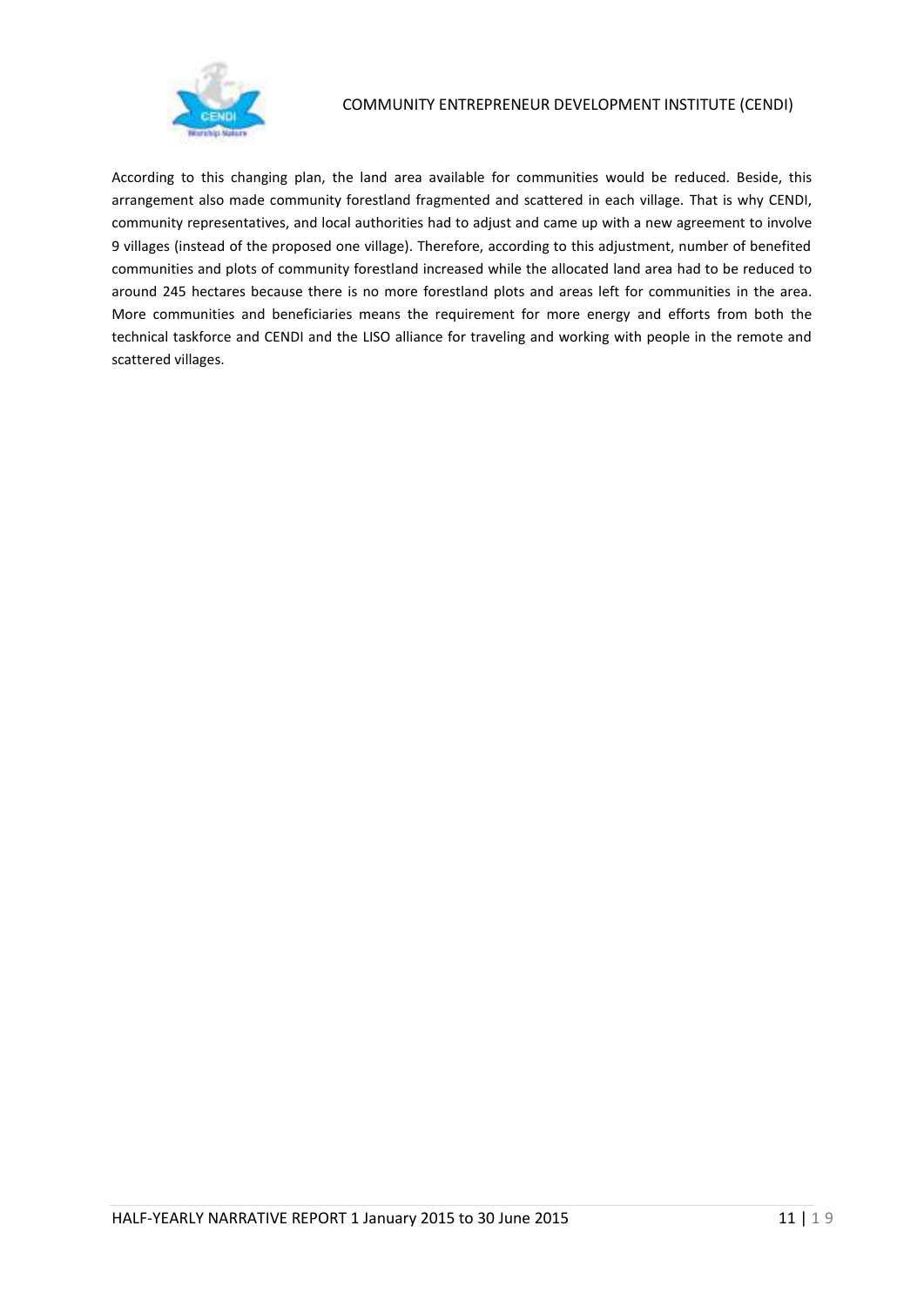

## Annexes

**Annex 1: Pictures of poject activities and the target communities**



The first survey on community forestland, March 2015



Community forest in Tủi Mần village, taken in March 2015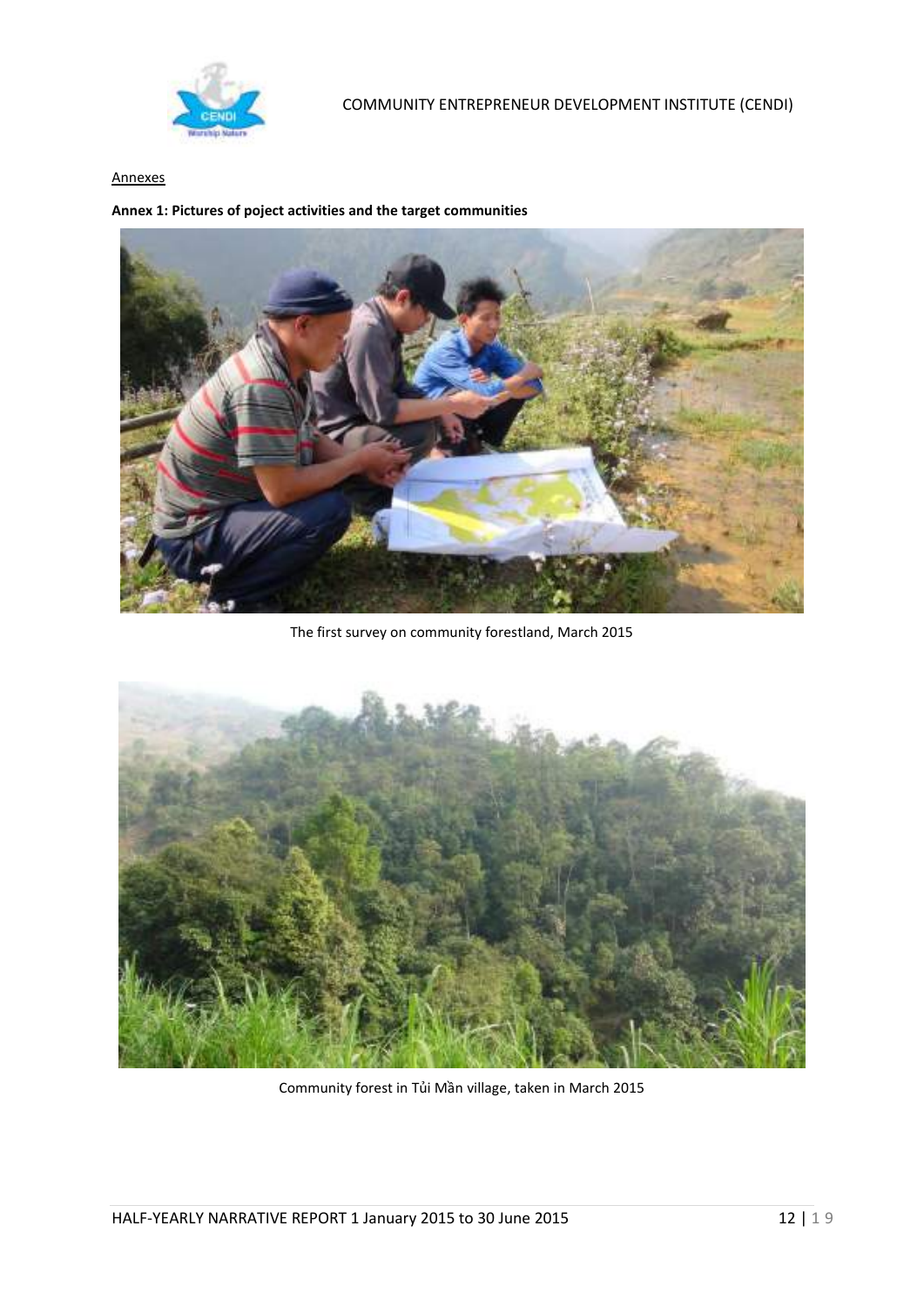



Discussion at the Phìn Ngan communal office, March 2015



Villager present community forestland plots on their drawn map, 11 May2015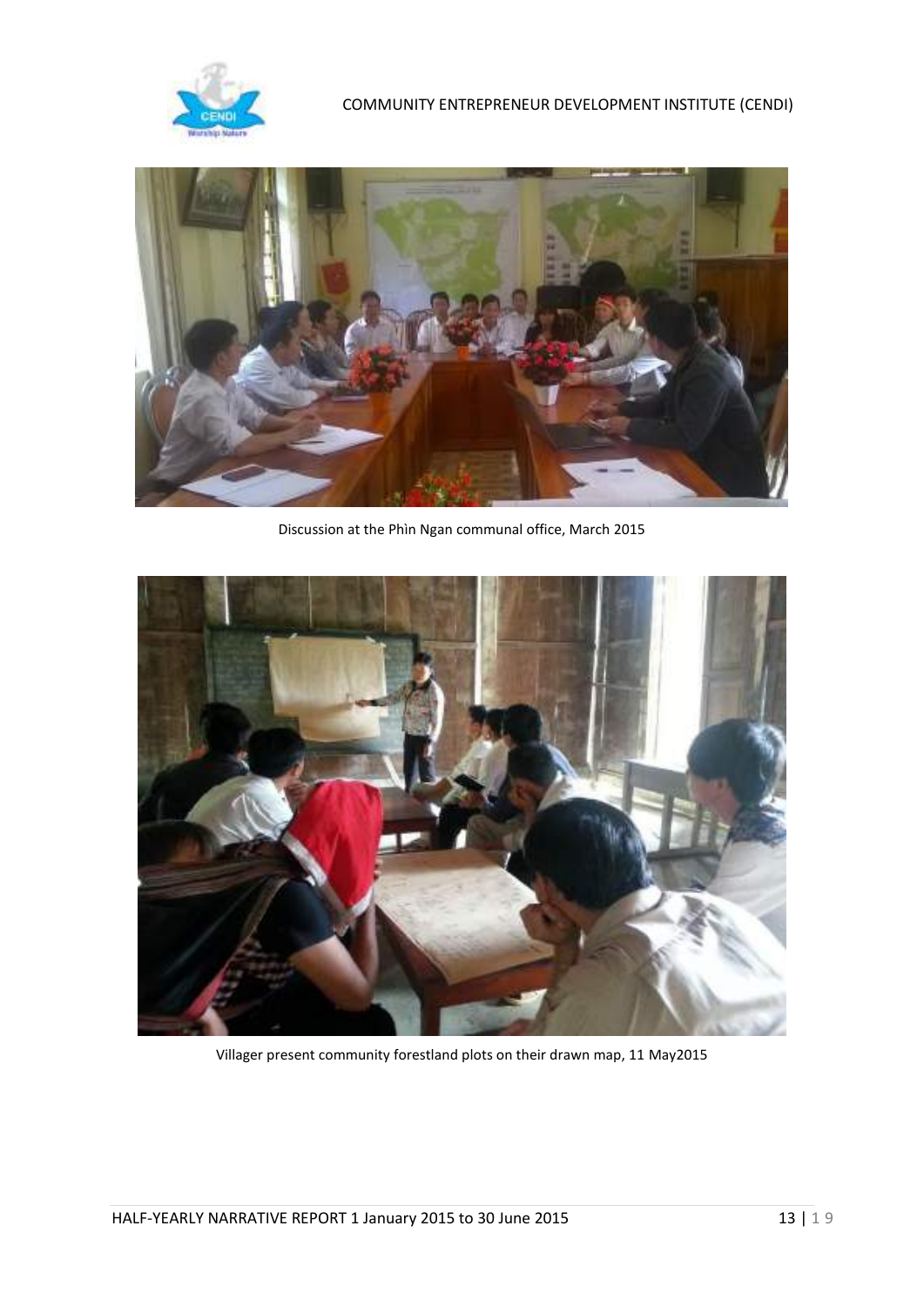



Drawing map of community forestland, 12 May 2015



Presenting results of the study on local customary forestland use and mapping, 15 May 2015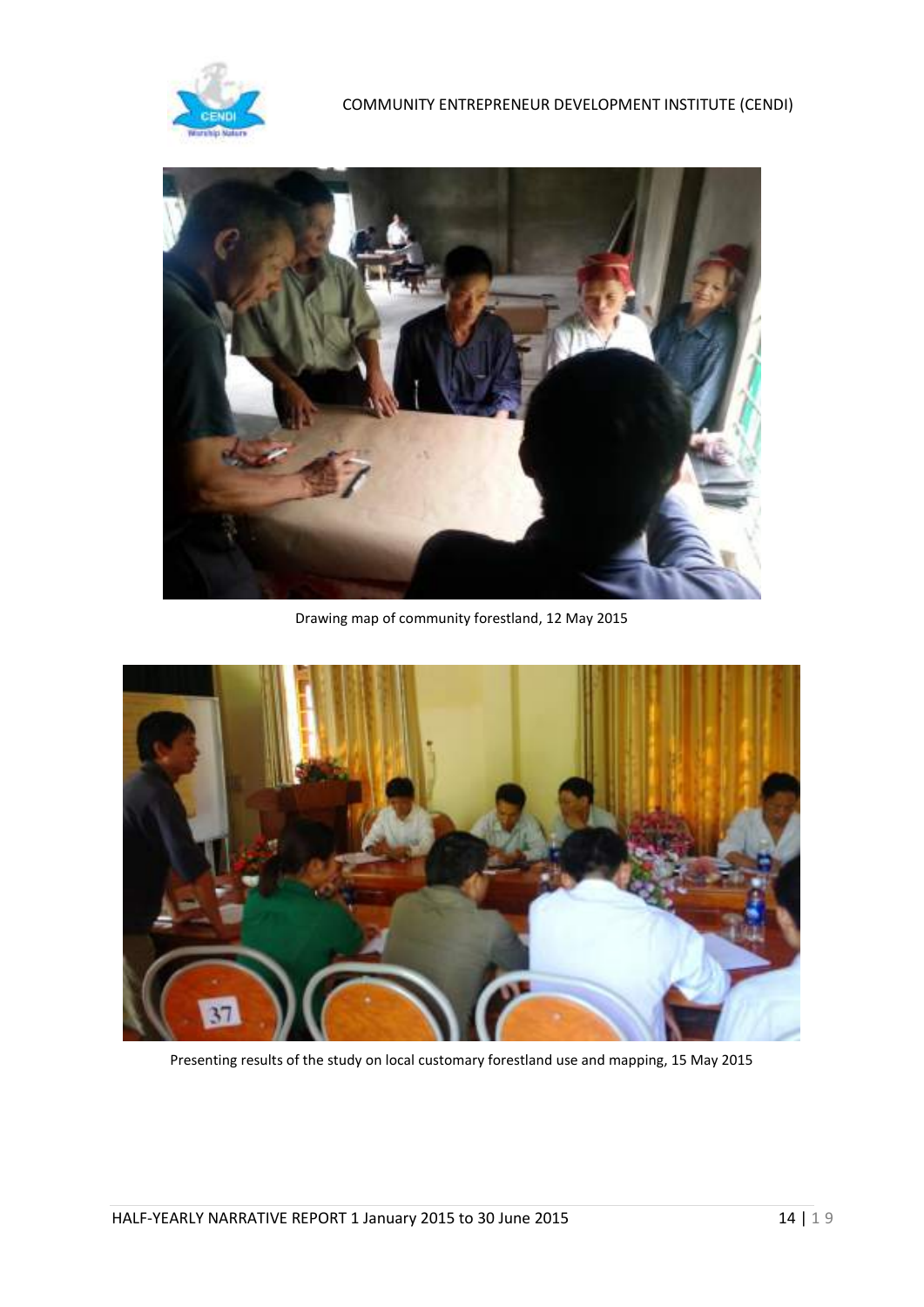



A village meeting with visiting Caritas members, 21 May 2015



Study customary regulations on community forestland management, 6 June 2015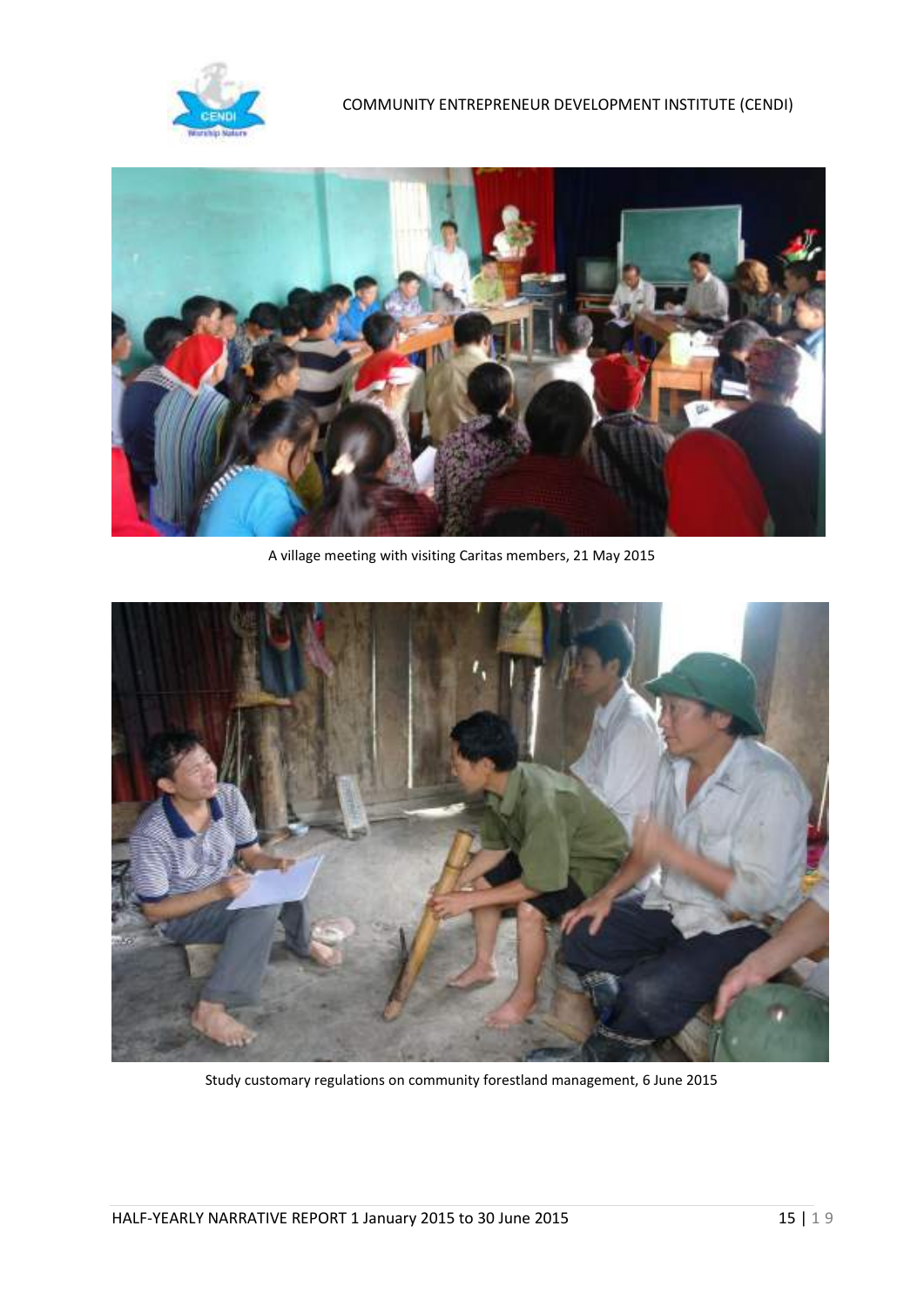



Practical training on using GPS for villagers, 6 June 2015



Villagers and technical taskforce joined field survey, 8 June 2015